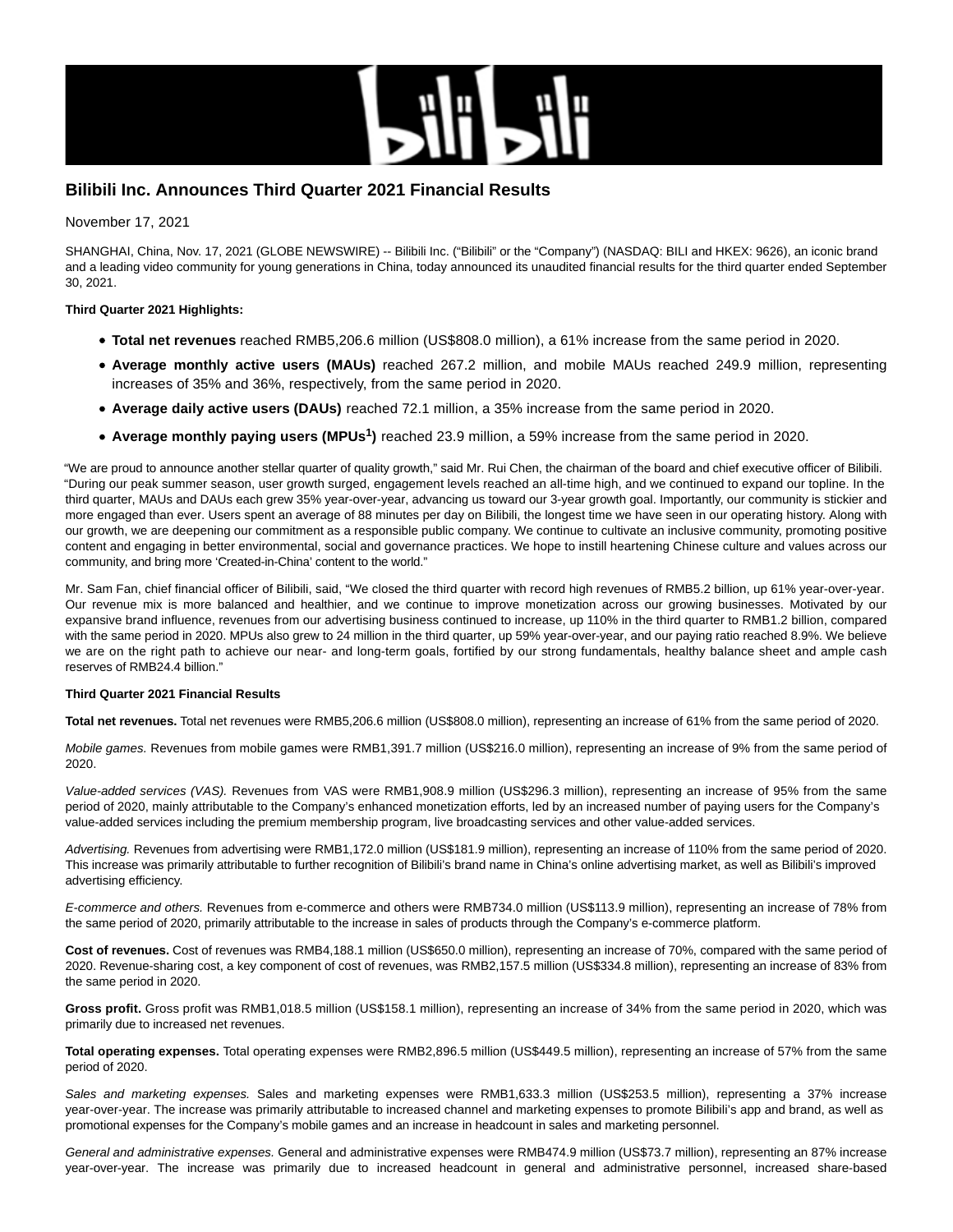compensation expenses, higher rental expenses and other general and administrative expenses.

Research and development expenses. Research and development expenses were RMB788.3 million (US\$122.3 million), representing a 97% increase year-over-year. The increase was primarily due to increased headcount in research and development personnel and increased share-based compensation expenses.

**Loss from operations.** Loss from operations was RMB1,878.0 million (US\$291.5 million), compared with RMB1,083.3 million in the same period of 2020.

**Investment income/(loss), net.** Net investment income/(loss) primarily included return earned on financial products issued by banks and other financial institutions, return from investments in money market funds, and the fair value change of investments in publicly traded companies. Net investment loss was RMB724.3 million (US\$112.4 million), compared with net investment income of RMB14.2 million in the same period of 2020. The change was mainly attributable to the fair value change of investments in publicly traded companies.

**Income tax expense.** Income tax expense was RMB28.3 million (US\$4.4 million), compared with RMB17.3 million in the same period of 2020.

**Net loss.** Net loss was RMB2,686.3 million (US\$416.9 million), compared with RMB1,100.9 million in the same period of 2020.

**Adjusted net loss2.** Adjusted net loss, which is a non-GAAP measure that excludes share-based compensation expenses, amortization expense related to intangible assets acquired through business acquisitions, income tax related to intangible assets acquired through business acquisitions and loss/(gain) on fair value change in investments in publicly traded companies, was RMB1,622.0 million (US\$251.7 million), compared to RMB967.1 million in the same period of 2020.

**Basic and diluted EPS and adjusted basic and diluted EPS2**. Basic and diluted net loss per share were RMB6.90 (US\$1.07), compared with RMB3.08 in the same period of 2020. Adjusted basic and diluted net loss per share were RMB4.16 (US\$0.65), compared with RMB2.70 in the same period of 2020.

**Cash and cash equivalents, time deposits and short-term investments.** As of September 30, 2021, the Company had cash and cash equivalents, time deposits, and short-term investments of RMB24.4 billion (US\$3.8 billion), compared with RMB12.8 billion as of December 31, 2020.

#### **Outlook**

For the fourth quarter of 2021, the Company currently expects net revenues to be between RMB5.7 billion and RMB5.8 billion.

The above outlook is based on the current market conditions and reflects the Company's preliminary estimates, which are all subject to various uncertainties, including those related to the ongoing COVID-19 pandemic.

 $1$  The paying users refer to users who make payments for various products and services on our platform, including purchases in games and payments for VAS (excluding purchases on our e-commerce platform). A user who makes payments across different products and services offered on our platform using the same registered account is counted as one paying user and we add the number of paying users of Maoer toward our total paying users without eliminating duplicates.

<sup>2</sup> Adjusted net loss and adjusted basic and diluted EPS are non-GAAP financial measures. For more information on non-GAAP financial measures, please see the section of "Use of Non-GAAP Financial Measures" and the table captioned "Unaudited Reconciliations of GAAP and Non-GAAP Results" set forth at the end of this announcement.

### **Conference Call**

The Company's management will host an earnings conference call at 7:00 AM U.S. Eastern Time on November 17, 2021 (8:00 PM Beijing/Hong Kong time on November 17, 2021).

Details for the conference call are as follows:

| Event Title:              | Bilibili Inc. Third Quarter 2021 Earnings Conference Call |
|---------------------------|-----------------------------------------------------------|
| Conference ID:            | 9189598                                                   |
| <b>Registration Link:</b> | http://apac.directeventreg.com/registration/event/9189598 |

All participants must use the link provided above to complete the online registration process in advance of the conference call. Upon registering, each participant will receive a set of participant dial-in numbers, an event passcode, and a unique registrant ID, which will be used to join the conference call.

Additionally, a live and archived webcast of the conference call will be available on the Company's investor relations website at [http://ir.bilibili.com.](https://www.globenewswire.com/Tracker?data=kottSUp0w1q1K-NwIrHYFCA1wmsY_DmeWalhxbkq5q2TE9eepC9-5vmD0EiIvMjXxZMoHIbOUqw1kV9HaujR2o0i5x7tWLxWCwj0QI-kCHI=)

A replay of the conference call will be accessible by phone two hours after the conclusion of the live call at the following numbers, until November 24, 2021:

| United States:      | $+1 - 855 - 452 - 5696$ |
|---------------------|-------------------------|
| International:      | $+61 - 2 - 8199 - 0299$ |
| Hong Kong:          | 800-963-117             |
| China:              | 400-632-2162            |
| Replay Access Code: | 9189598                 |

#### **About Bilibili Inc.**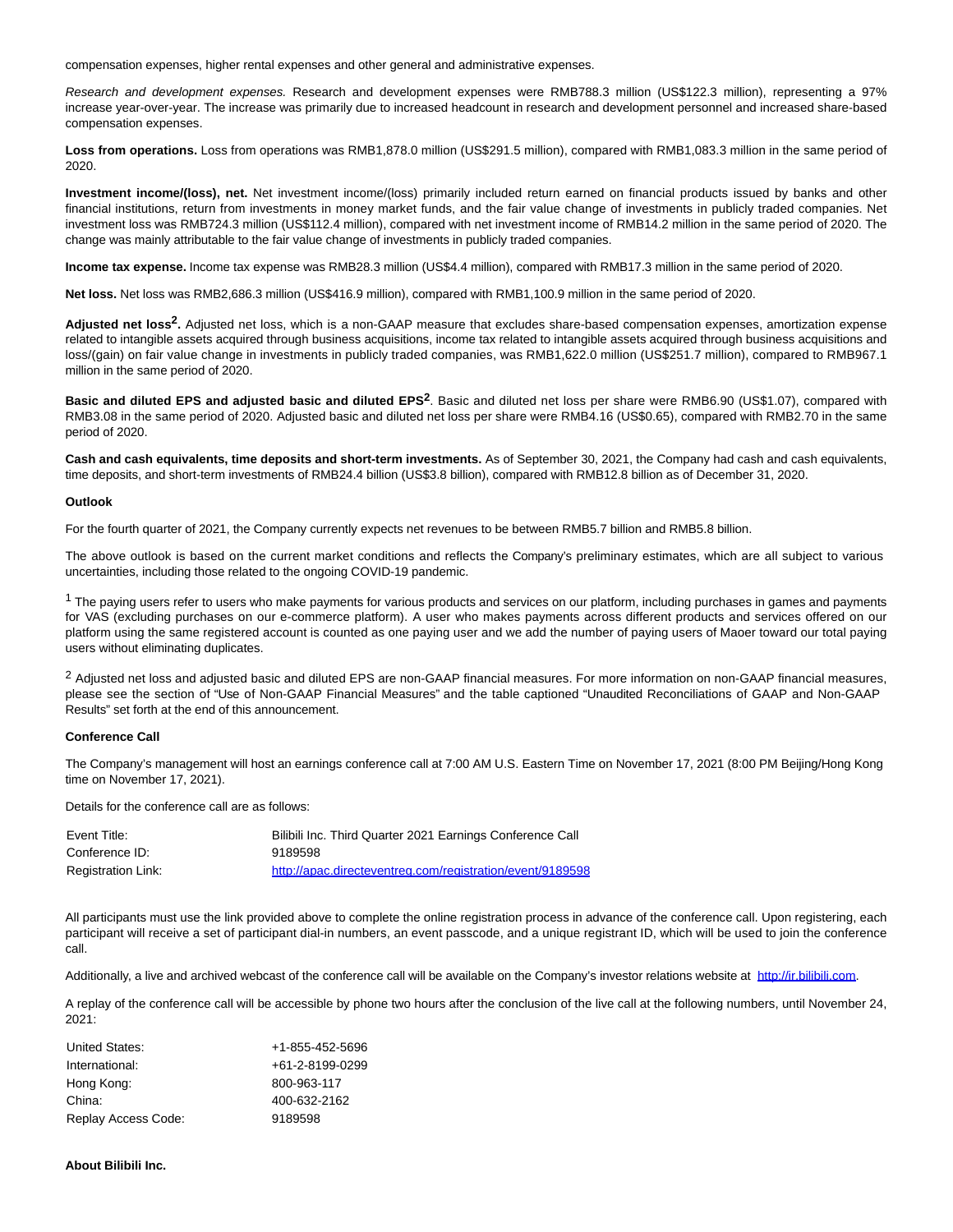Bilibili is an iconic brand and a leading video community with a mission to enrich the everyday life of young generations in China. Bilibili offers a wide array of video-based content with All the Videos You Like as its value proposition. Bilibili builds its community around aspiring users, high-quality content, talented content creators and the strong emotional bond among them. Bilibili pioneered the "bullet chatting" feature, a live commenting function that has transformed the viewing experience by displaying thoughts and feelings of other audience viewing the same video. It has now become the welcoming home of diverse interests for young generations in China and the frontier to promote Chinese culture across the world.

For more information, please visit: [http://ir.bilibili.com.](https://www.globenewswire.com/Tracker?data=kottSUp0w1q1K-NwIrHYFCA1wmsY_DmeWalhxbkq5q0kII5QFFLekR3Q9Hz10eLz9IgOei0qG7zzarXsYpLISTGNcoNYCH6-ijHI0n-pm8c=)

#### **Use of Non-GAAP Financial Measures**

The Company uses non-GAAP measures, such as adjusted net loss, adjusted net loss per share and per ADS, basic and diluted, in evaluating its operating results and for financial and operational decision-making purposes. The Company believes that the non-GAAP financial measures help identify underlying trends in its business by excluding the impact of share-based compensation expenses, amortization expense related to intangible assets acquired through business acquisitions, income tax related to intangible assets acquired through business acquisitions and loss/(gain) on fair value change in investments in publicly traded companies, which are non-cash charges. The Company believes that the non-GAAP financial measures provide useful information about the Company's results of operations, enhance the overall understanding of the Company's past performance and future prospects and allow for greater visibility with respect to key metrics used by the Company's management in its financial and operational decision-making.

The non-GAAP financial measures are not defined under U.S. GAAP and are not presented in accordance with U.S. GAAP. The non-GAAP financial measures have limitations as analytical tools, and when assessing the Company's operating performance, cash flows or liquidity, investors should not consider them in isolation, or as a substitute for net loss, cash flows provided by operating activities or other consolidated statements of operations and cash flows data prepared in accordance with U.S. GAAP.

The Company mitigates these limitations by reconciling the non-GAAP financial measures to the most comparable U.S. GAAP performance measures, all of which should be considered when evaluating the Company's performance.

For more information on the non-GAAP financial measures, please see the table captioned "Unaudited Reconciliations of GAAP and Non-GAAP Results" set forth at the end of this announcement.

#### **Exchange Rate Information**

This announcement contains translations of certain RMB amounts into U.S. dollars ("US\$") at specified rates solely for the convenience of the reader. Unless otherwise stated, all translations from RMB to US\$ were made at the rate of RMB6.4434 to US\$1.00, the exchange rate on September 30, 2021 set forth in the H.10 statistical release of the Federal Reserve Board. The Company makes no representation that the RMB or US\$ amounts referred could be converted into US\$ or RMB, as the case may be, at any particular rate or at all.

#### **Safe Harbor Statement**

This announcement contains forward-looking statements. These statements are made under the "safe harbor" provisions of the U.S. Private Securities Litigation Reform Act of 1995. These forward-looking statements can be identified by terminology such as "will," "expects," "anticipates," "aims," "future," "intends," "plans," "believes," "estimates," "confident," "potential," "continue," or other similar expressions. Among other things, the impact of COVID-19, outlook and quotations from management in this announcement, as well as Bilibili's strategic and operational plans, contain forwardlooking statements. Bilibili may also make written or oral forward-looking statements in its periodic reports to the U.S. Securities and Exchange Commission, in its interim and annual reports to shareholders, in announcements, circulars or other publications made on the website of The Stock Exchange of Hong Kong Limited (the "Hong Kong Stock Exchange"), in press releases and other written materials and in oral statements made by its officers, directors or employees to third parties. Statements that are not historical facts, including but not limited to statements about Bilibili's beliefs and expectations, are forward-looking statements. Forward-looking statements involve inherent risks and uncertainties. A number of factors could cause actual results to differ materially from those contained in any forward-looking statement, including but not limited to the following: the impact of the COVID-19 pandemic on Bilibili's business, results of operations, financial condition, and stock price; Bilibili's strategies; Bilibili's future business development, financial condition and results of operations; Bilibili's ability to retain and increase the number of users, members and advertising customers, provide quality content, products and services, and expand its product and service offerings; competition in the online entertainment industry; Bilibili's ability to maintain its culture and brand image within its addressable user communities; Bilibili's ability to manage its costs and expenses; PRC governmental policies and regulations relating to the online entertainment industry, general economic and business conditions globally and in China and assumptions underlying or related to any of the foregoing. Further information regarding these and other risks is included in the Company's filings with the Securities and Exchange Commission and the Hong Kong Stock Exchange. All information provided in this announcement and in the attachments is as of the date of the announcement, and the Company undertakes no duty to update such information, except as required under applicable law.

#### **For investor and media inquiries, please contact:**

#### **In China:**

Bilibili Inc. Juliet Yang Tel: +86-21-2509-9255 Ext. 8523 E-mail: ir@bilibili.com

The Piacente Group, Inc. Emilie Wu Tel: +86-21-6039-8363 E-mail: bilibili@tpg-ir.com

#### **In the United States:**

The Piacente Group, Inc.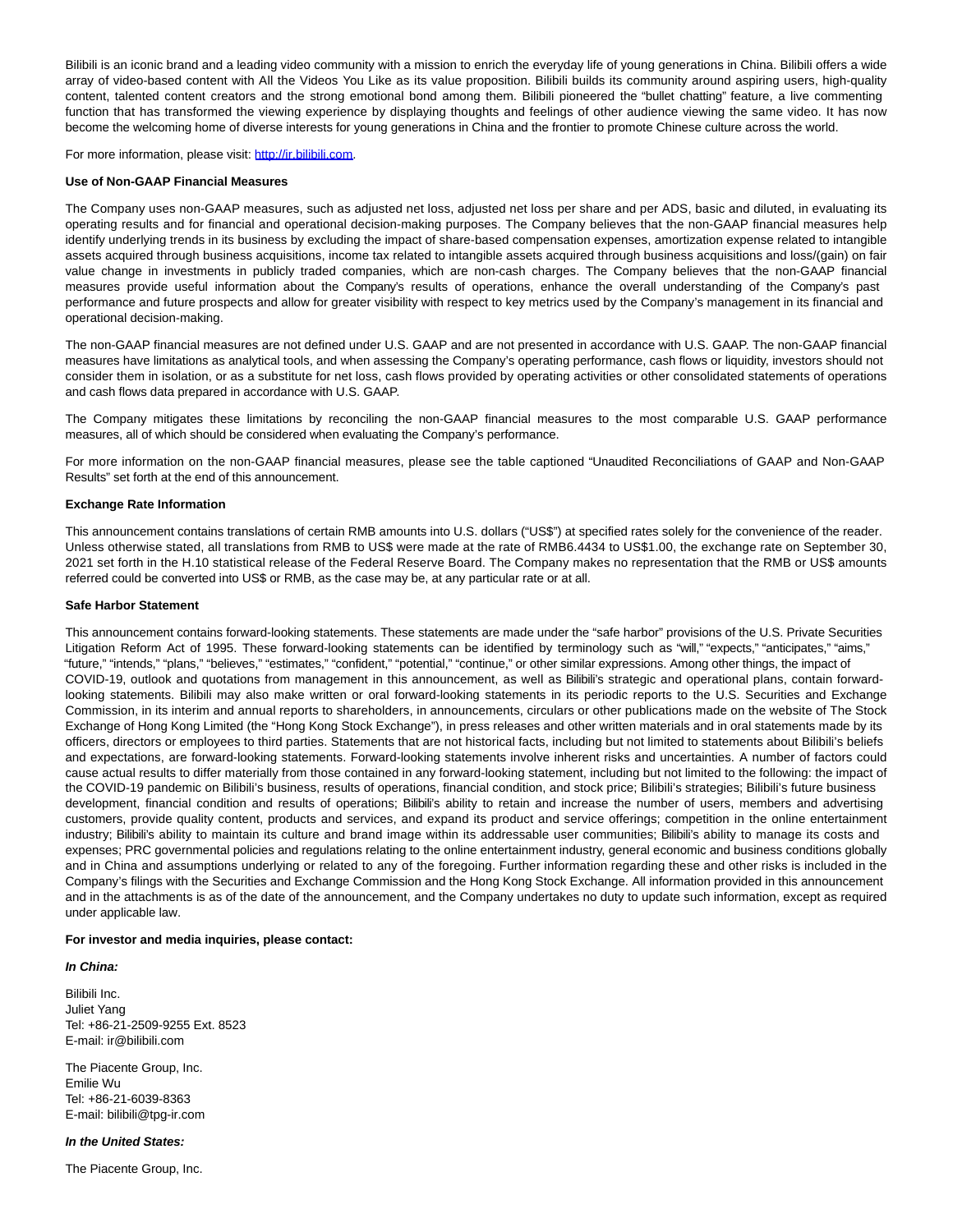### **BILIBILI INC. Unaudited Condensed Consolidated Statements of Operations (All amounts in thousands, except for share and per share data)**

|                                                     |                       | For the Three Months Ended |                       | For the Nine Months Ended |                       |
|-----------------------------------------------------|-----------------------|----------------------------|-----------------------|---------------------------|-----------------------|
|                                                     | September 30,<br>2020 | <b>June 30,</b><br>2021    | September 30,<br>2021 | September 30,<br>2020     | September 30,<br>2021 |
|                                                     |                       |                            |                       |                           |                       |
|                                                     | <b>RMB</b>            | <b>RMB</b>                 | <b>RMB</b>            | <b>RMB</b>                | <b>RMB</b>            |
| Net revenues:                                       |                       |                            |                       |                           |                       |
| Mobile games                                        | 1,275,136             | 1,233,164                  | 1,391,666             | 3,673,726                 | 3,795,576             |
| Value-added services (VAS)                          | 979,633               | 1,634,943                  | 1,908,896             | 2,598,437                 | 5,040,368             |
| Advertising                                         | 557,510               | 1,049,149                  | 1,171,969             | 1,120,348                 | 2,935,805             |
| E-commerce and others                               | 413,434               | 577,998                    | 734,043               | 766,338                   | 1,831,152             |
| <b>Total net revenues</b>                           | 3,225,713             | 4,495,254                  | 5,206,574             | 8,158,849                 | 13,602,901            |
| <b>Cost of revenues</b>                             | (2,464,138)           | (3,506,272)                | (4, 188, 087)         | (6, 262, 797)             | (10, 657, 556)        |
| <b>Gross profit</b>                                 | 761,575               | 988,982                    | 1,018,487             | 1,896,052                 | 2,945,345             |
| <b>Operating expenses:</b>                          |                       |                            |                       |                           |                       |
| Sales and marketing expenses                        | (1, 190, 354)         | (1,399,920)                | (1,633,269)           | (2,471,403)               | (4,033,248)           |
| General and administrative expenses                 | (253, 475)            | (435, 945)                 | (474, 910)            | (633, 263)                | (1, 299, 386)         |
| Research and development expenses                   | (401, 030)            | (673, 679)                 | (788, 312)            | (1,028,993)               | (2,042,245)           |
| <b>Total operating expenses</b>                     | (1,844,859)           | (2,509,544)                | (2,896,491)           | (4, 133, 659)             | (7, 374, 879)         |
| Loss from operations                                | (1,083,284)           | (1,520,562)                | (1,878,004)           | (2, 237, 607)             | (4, 429, 534)         |
| Other (expenses)/income:                            |                       |                            |                       |                           |                       |
| Investment income/(loss), net                       | 14,245                | 455,247                    | (724, 311)            | 19,187                    | (100, 852)            |
| Interest income                                     | 18,150                | 14,276                     | 18,231                | 68,306                    | 43,784                |
| Interest expense                                    | (35,961)              | (35,601)                   | (36, 524)             | (73, 804)                 | (105, 370)            |
| Exchange gains/(losses)                             | 11,406                | 20,484                     | (11,621)              | 28,329                    | (19, 560)             |
| Others, net                                         | (8, 176)              | (33, 957)                  | (25, 744)             | 23,891                    | (38, 938)             |
| Total other (expenses)/income, net                  | (336)                 | 420,449                    | (779, 969)            | 65,909                    | (220, 936)            |
| Loss before income tax                              | (1,083,620)           | (1, 100, 113)              | (2,657,973)           | (2, 171, 698)             | (4,650,470)           |
| Income tax                                          | (17, 277)             | (21,700)                   | (28, 327)             | (38,608)                  | (62, 502)             |
| <b>Net loss</b>                                     | (1, 100, 897)         | (1, 121, 813)              | (2,686,300)           | (2, 210, 306)             | (4,712,972)           |
| Accretion to redeemable noncontrolling interests    | (1,262)               |                            |                       | (4,292)                   |                       |
| Net loss attributable to noncontrolling interests   | 20,143                | 1,235                      | 9,219                 | 30,693                    | 11,758                |
| Net loss attributable to the Bilibili Inc.'s        |                       |                            |                       |                           |                       |
| shareholders                                        | (1,082,016)           | (1, 120, 578)              | (2,677,081)           | (2, 183, 905)             | (4,701,214)           |
|                                                     |                       |                            |                       |                           |                       |
| Net loss per share, basic                           | (3.08)                | (2.91)                     | (6.90)                | (6.36)                    | (12.50)               |
| Net loss per ADS, basic                             | (3.08)                | (2.91)                     | (6.90)                | (6.36)                    | (12.50)               |
| Net loss per share, diluted                         | (3.08)                | (2.91)                     | (6.90)                | (6.36)                    | (12.50)               |
| Net loss per ADS, diluted                           | (3.08)                | (2.91)                     | (6.90)                | (6.36)                    | (12.50)               |
| Weighted average number of ordinary shares, basic   | 351,301,703           | 384,588,209                | 387,921,805           | 343,156,614               | 376,073,065           |
| Weighted average number of ADS, basic               | 351,301,703           | 384,588,209                | 387,921,805           | 343,156,614               | 376,073,065           |
| Weighted average number of ordinary shares, diluted | 351,301,703           | 384,588,209                | 387,921,805           | 343,156,614               | 376,073,065           |
| Weighted average number of ADS, diluted             | 351,301,703           | 384,588,209                | 387,921,805           | 343,156,614               | 376,073,065           |

The accompanying notes are an integral part of this press release.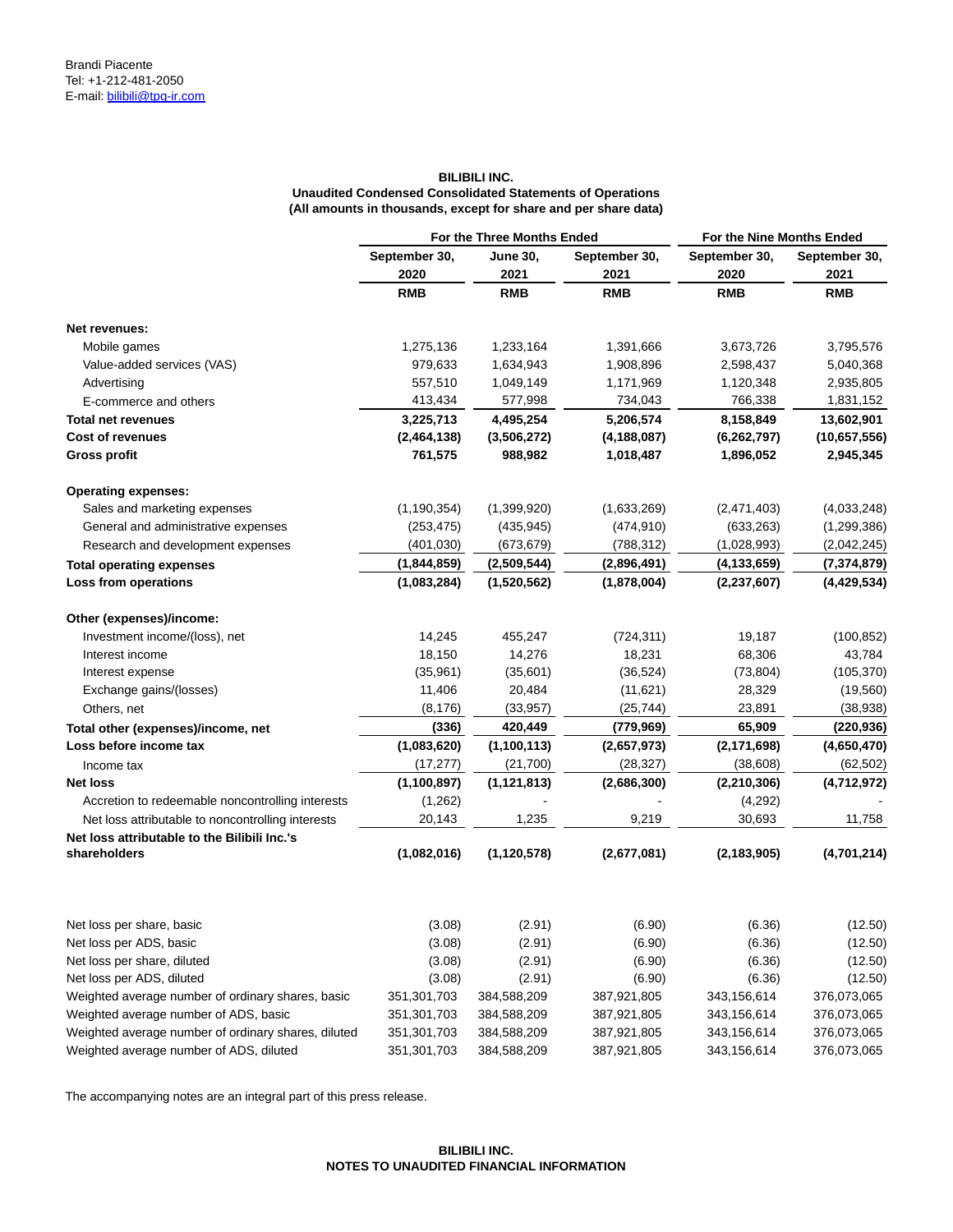## **(All amounts in thousands, except for share and per share data)**

|                                                   | For the Three Months Ended |                         |                       | For the Nine Months Ended |                       |
|---------------------------------------------------|----------------------------|-------------------------|-----------------------|---------------------------|-----------------------|
|                                                   | September 30,<br>2020      | <b>June 30,</b><br>2021 | September 30,<br>2021 | September 30,<br>2020     | September 30,<br>2021 |
|                                                   | <b>RMB</b>                 | <b>RMB</b>              | <b>RMB</b>            | <b>RMB</b>                | <b>RMB</b>            |
| Share-based compensation expenses included<br>in: |                            |                         |                       |                           |                       |
| Cost of revenues                                  | 10.296                     | 16.686                  | 18.833                | 24.427                    | 50.069                |

| Total                               | 96.366 | 239.513 | 238,439 | 238.537     | 692.347 |
|-------------------------------------|--------|---------|---------|-------------|---------|
| Research and development expenses   | 33.804 | 76.766  | 78.650  | 76.036      | 216.226 |
| General and administrative expenses | 41.509 | 132.931 | 128.903 | 109.346     | 387,857 |
| Sales and marketing expenses        | 10.757 | 13.130  | 12.053  | 28.728      | 38.195  |
| ouu u iuvuiuuu                      | 10.60  | 10.000  | 10,000  | <u>____</u> | oo,ooo  |

**in**:

### **BILIBILI INC. Unaudited Condensed Consolidated Balance Sheets (All amounts in thousands, except for share and per share data)**

|                                            | December 31,<br>2020 | September 30,<br>2021<br><b>RMB</b> |  |
|--------------------------------------------|----------------------|-------------------------------------|--|
|                                            | <b>RMB</b>           |                                     |  |
|                                            |                      |                                     |  |
| <b>Assets</b>                              |                      |                                     |  |
| Current assets:                            |                      |                                     |  |
| Cash and cash equivalents                  | 4,678,109            | 10,470,237                          |  |
| Time deposits                              | 4,720,089            | 4,521,003                           |  |
| Accounts receivable, net                   | 1,053,641            | 1,347,468                           |  |
| Prepayments and other current assets       | 1,930,519            | 3,995,685                           |  |
| Short-term investments                     | 3,357,189            | 9,439,311                           |  |
| <b>Total current assets</b>                | 15,739,547           | 29,773,704                          |  |
| Non-current assets:                        |                      |                                     |  |
| Property and equipment, net                | 761,941              | 1,363,808                           |  |
| Production cost, net                       | 667,876              | 893,204                             |  |
| Intangible assets, net                     | 2,356,959            | 3,259,237                           |  |
| Goodwill                                   | 1,295,786            | 1,633,509                           |  |
| Long-term investments, net                 | 2,232,938            | 4,186,112                           |  |
| Other long-term assets                     | 810,561              | 1,357,507                           |  |
| <b>Total non-current assets</b>            | 8,126,061            | 12,693,377                          |  |
| Total assets                               | 23,865,608           | 42,467,081                          |  |
| <b>Liabilities</b>                         |                      |                                     |  |
| Current liabilities:                       |                      |                                     |  |
| Accounts payable                           | 3,074,298            | 4,198,301                           |  |
| Salary and welfare payables                | 734,376              | 902,181                             |  |
| Taxes payable                              | 127,192              | 148,421                             |  |
| Short-term loan                            | 100,000              | 934,306                             |  |
| Deferred revenue                           | 2,118,006            | 2,661,401                           |  |
| Accrued liabilities and other payables     | 1,237,676            | 2,001,942                           |  |
| <b>Total current liabilities</b>           | 7,391,548            | 10,846,552                          |  |
| Non-current liabilities:                   |                      |                                     |  |
| Long-term debt                             | 8,340,922            | 7,856,580                           |  |
| Other long-term liabilities                | 350,934              | 340,708                             |  |
| <b>Total non-current liabilities</b>       | 8,691,856            | 8,197,288                           |  |
| <b>Total liabilities</b>                   | 16,083,404           | 19,043,840                          |  |
| Total Bilibili Inc.'s shareholders' equity | 7,600,200            | 23,386,384                          |  |
| Noncontrolling interests                   | 182,004              | 36,857                              |  |
|                                            | 7,782,204            | 23,423,241                          |  |
| Total shareholders' equity                 |                      |                                     |  |